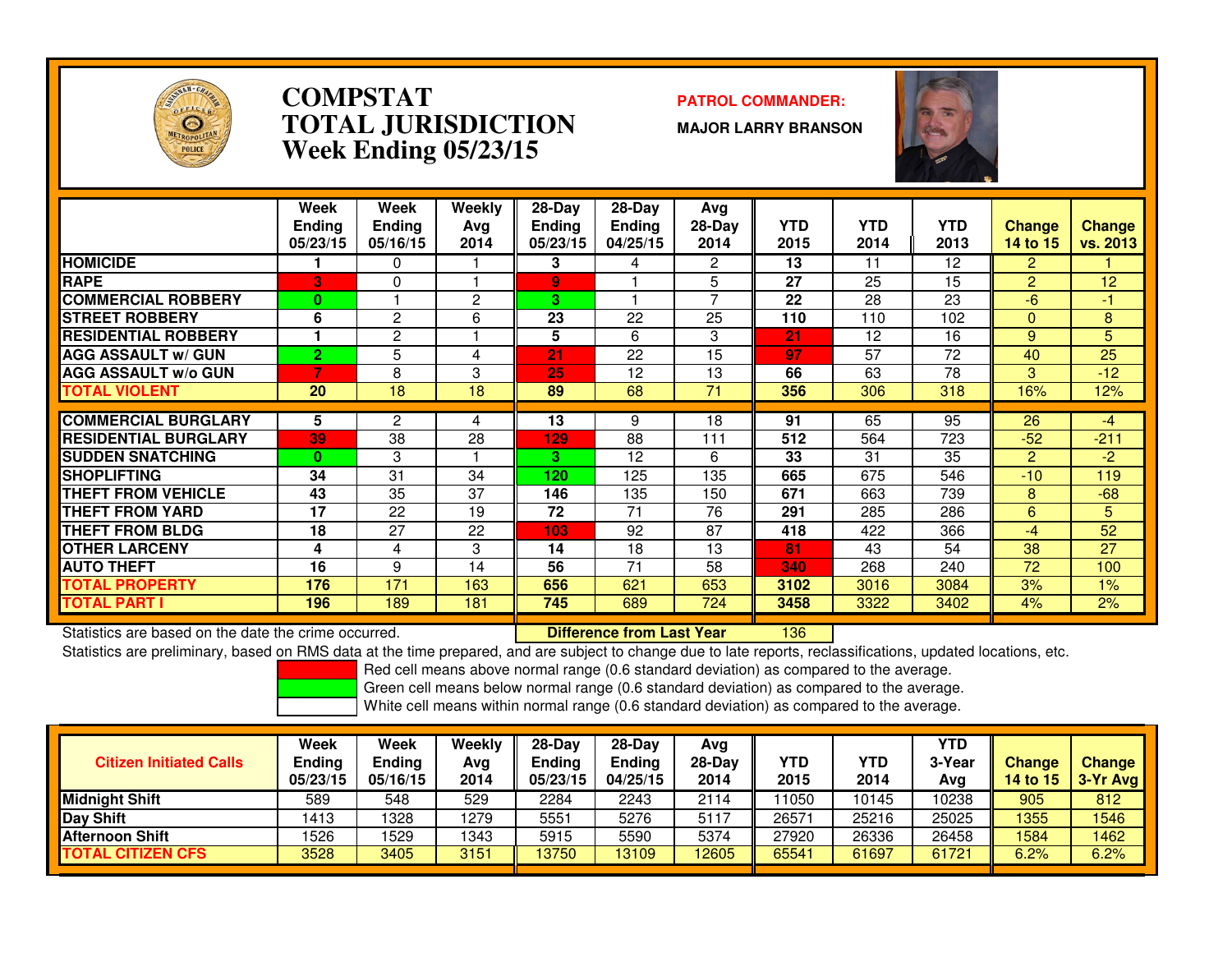

# **COMPSTAT PRECINCT COMMANDER: WEST CHATHAM PRECINCTWeek Ending 05/23/15**

**CAPT. CARL RAMEY**



|                             | Week<br><b>Ending</b><br>05/23/15 | Week<br><b>Ending</b><br>05/16/15 | Weekly<br>Avq<br>2014 | $28-Day$<br><b>Ending</b><br>05/23/15 | $28$ -Day<br><b>Ending</b><br>04/25/15 | Avg<br>$28-Day$<br>2014 | <b>YTD</b><br>2015 | <b>YTD</b><br>2014 | <b>YTD</b><br>2013 | <b>Change</b><br>14 to 15 | <b>Change</b><br>vs. 2013 |
|-----------------------------|-----------------------------------|-----------------------------------|-----------------------|---------------------------------------|----------------------------------------|-------------------------|--------------------|--------------------|--------------------|---------------------------|---------------------------|
| <b>HOMICIDE</b>             | 0                                 | 0                                 | 0                     | 0                                     | 0                                      | 0                       | 0                  | $\Omega$           |                    | 0                         | $-1$                      |
| <b>RAPE</b>                 |                                   | 0                                 | $\Omega$              | 4                                     | $\Omega$                               |                         | $\overline{7}$     | 5                  | 3                  | $\overline{2}$            | 4                         |
| <b>COMMERCIAL ROBBERY</b>   | 0                                 | $\Omega$                          | 0                     |                                       | $\Omega$                               |                         | 5                  | 4                  | 4                  |                           |                           |
| <b>STREET ROBBERY</b>       | 0                                 | $\Omega$                          | ٠                     | 0                                     | $\Omega$                               | 3                       | 6                  | 10                 | 13                 | $-4$                      | $-7$                      |
| <b>RESIDENTIAL ROBBERY</b>  | $\bf{0}$                          |                                   | $\Omega$              | 2                                     | $\Omega$                               |                         | 4                  | 5                  | 3                  | -1                        |                           |
| <b>AGG ASSAULT w/ GUN</b>   | $\bf{0}$                          | $\Omega$                          | 0                     |                                       | 3                                      |                         | 10                 | 4                  | 8                  | 6                         | $\overline{2}$            |
| <b>AGG ASSAULT w/o GUN</b>  | $\overline{2}$                    | 2                                 | 0                     | 5                                     | 4                                      | $\mathbf{2}$            | 15                 |                    | 11                 | 8                         | $\overline{4}$            |
| <b>TOTAL VIOLENT</b>        | 3                                 | 3                                 | 2                     | 13                                    | 7                                      | 9                       | 47                 | 35                 | 43                 | 34%                       | 9%                        |
|                             |                                   |                                   |                       |                                       |                                        |                         |                    |                    |                    |                           |                           |
| <b>COMMERCIAL BURGLARY</b>  | 0                                 | 0                                 |                       |                                       | 3                                      | 4                       | $\overline{27}$    | 12                 | 12                 | 15                        | 15                        |
| <b>RESIDENTIAL BURGLARY</b> | 4                                 | ⇁                                 | 5                     | 21                                    | 14                                     | 21                      | 98                 | 100                | 120                | $-2$                      | $-22$                     |
| <b>SUDDEN SNATCHING</b>     | $\bf{0}$                          | $\Omega$                          | 0                     | 0                                     | $\Omega$                               |                         | $\mathbf{2}$       | 2                  | $\Omega$           | $\Omega$                  | $\overline{2}$            |
| <b>SHOPLIFTING</b>          | $\overline{2}$                    | 8                                 | 5                     | 15                                    | 16                                     | 19                      | 84                 | 91                 | 60                 | $-7$                      | 24                        |
| <b>THEFT FROM VEHICLE</b>   | 3                                 | 5                                 | 6                     | 18                                    | 34                                     | 26                      | 109                | 118                | 96                 | $-9$                      | 13                        |
| <b>THEFT FROM YARD</b>      | $\mathbf{2}$                      | 6                                 | 3                     | 14                                    | 14                                     | 12                      | 55                 | 58                 | 36                 | $-3$                      | 19                        |
| <b>THEFT FROM BLDG</b>      | 4                                 | 4                                 | 3                     | 17                                    | 13                                     | 13                      | 71                 | 79                 | 54                 | $-8$                      | 17                        |
| <b>OTHER LARCENY</b>        | $\bf{0}$                          |                                   |                       | 2                                     | 6                                      | 3                       | 19                 | 11                 | 6                  | 8                         | 13                        |
| <b>AUTO THEFT</b>           |                                   |                                   | 3                     | 12                                    | 13                                     | 12                      | 72                 | 51                 | 36                 | 21                        | 36                        |
| <b>TOTAL PROPERTY</b>       | 16                                | 32                                | 28                    | 100                                   | 113                                    | 111                     | 537                | 522                | 420                | 3%                        | 28%                       |
| <b>TOTAL PART I</b>         | 19                                | 35                                | 30                    | 113                                   | 120                                    | 121                     | 584                | 557                | 463                | 5%                        | 26%                       |

Statistics are based on the date the crime occurred. **Difference from Last Year** 

Statistics are based on the date the crime occurred.<br>Statistics are preliminary, based on RMS data at the time prepared, and are subject to change due to late reports, reclassifications, updated locations, etc.

Red cell means above normal range (0.6 standard deviation) as compared to the average.

Green cell means below normal range (0.6 standard deviation) as compared to the average.

| <b>Citizen Initiated Calls</b> | Week<br><b>Ending</b><br>05/23/15 | Week<br><b>Ending</b><br>05/16/15 | Weekly<br>Avg<br>2014 | $28-Dav$<br><b>Ending</b><br>05/23/15 | $28-Dav$<br>Ending<br>04/25/15 | Ava<br>$28-Day$<br>2014 | YTD<br>2015 | YTD<br>2014 | YTD.<br>3-Year<br>Avg | <b>Change</b><br><b>14 to 15</b> | <b>Change</b><br>$3-Yr$ Avg |
|--------------------------------|-----------------------------------|-----------------------------------|-----------------------|---------------------------------------|--------------------------------|-------------------------|-------------|-------------|-----------------------|----------------------------------|-----------------------------|
| <b>Midnight Shift</b>          | ∣19                               | 97                                | 107                   | 443                                   | 444                            | 429                     | 2174        | 2019        | 2020                  | 155                              | 154                         |
| Day Shift                      | 290                               | 305                               | 264                   | 1193                                  | 1071                           | 1055                    | 5615        | 5210        | 5183                  | 405                              | 432                         |
| <b>Afternoon Shift</b>         | 329                               | 304                               | 279                   | 1234                                  | 183                            | 1115                    | 5750        | 5497        | 5437                  | 253                              | 313                         |
| <b>TOTAL CITIZEN CFS</b>       | 738                               | 738                               | 650                   | 2870                                  | 2698                           | 2599                    | 13539       | 2726        | 12639                 | 6.4%                             | 7.1%                        |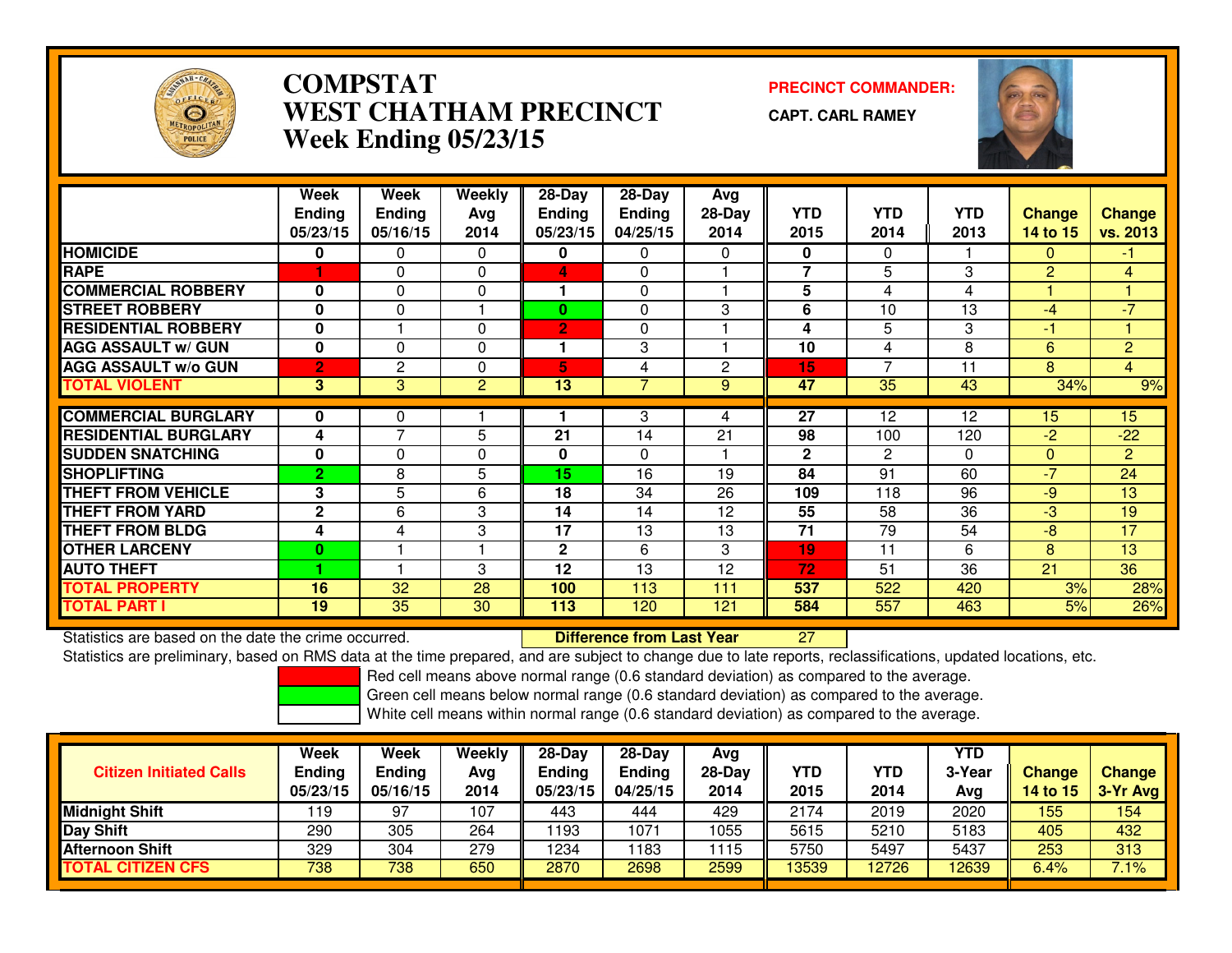

# **COMPSTAT PRECINCT COMMANDER: DOWNTOWN PRECINCTWeek Ending 05/23/15**

**CAPT. Ben Herron**

-13



|                             | Week           | Week           | Weekly   | 28-Day          | 28-Day        | Avg                      |                |            |                 |                |                |
|-----------------------------|----------------|----------------|----------|-----------------|---------------|--------------------------|----------------|------------|-----------------|----------------|----------------|
|                             | <b>Ending</b>  | <b>Ending</b>  | Avg      | <b>Ending</b>   | <b>Ending</b> | 28-Day                   | <b>YTD</b>     | <b>YTD</b> | <b>YTD</b>      | <b>Change</b>  | <b>Change</b>  |
|                             | 05/23/15       | 05/16/15       | 2014     | 05/23/15        | 04/25/15      | 2014                     | 2015           | 2014       | 2013            | 14 to 15       | vs. 2013       |
| <b>HOMICIDE</b>             |                | 0              | $\Omega$ | 2.              | 0             |                          | $\mathbf{2}$   |            | 4               |                | $-2$           |
| <b>RAPE</b>                 | $\bf{0}$       | $\mathbf{0}$   | 0        |                 | $\Omega$      |                          | $\overline{7}$ | 3          | 4               | 4              | 3              |
| <b>COMMERCIAL ROBBERY</b>   | $\bf{0}$       | $\Omega$       | $\Omega$ | $\mathbf{0}$    |               |                          | 3              | 4          | $\overline{2}$  | -1             |                |
| <b>STREET ROBBERY</b>       | 3              |                | 2        | 9               | 8             | $\overline{\phantom{0}}$ | 36             | 23         | 39              | 13             | $-3$           |
| <b>RESIDENTIAL ROBBERY</b>  | $\bf{0}$       |                | 0        | $\overline{2}$  | 2             | $\Omega$                 | 4              | 0          | 4               | 4              | $\mathbf{0}$   |
| <b>AGG ASSAULT w/ GUN</b>   |                |                |          | 5               | 3             | 3                        | 19             | 12         | 19              | $\overline{ }$ | $\overline{0}$ |
| <b>AGG ASSAULT w/o GUN</b>  | $\overline{2}$ |                |          | 6               | 2             | 3                        | 12             | 19         | 15              | $-7$           | $-3$           |
| <b>TOTAL VIOLENT</b>        | $\overline{7}$ | 4              | 4        | $\overline{25}$ | 16            | 16                       | 83             | 62         | $\overline{87}$ | 34%            | $-5%$          |
|                             |                |                |          |                 |               |                          |                |            |                 |                |                |
| <b>COMMERCIAL BURGLARY</b>  | 0              |                |          | $\mathbf{2}$    | 0             | 3                        | 9              | $12 \,$    | 10              | $-3$           | 41             |
| <b>RESIDENTIAL BURGLARY</b> | 3              | 3              | 3        | 9               | 6             | 11                       | 43             | 46         | 73              | $-3$           | $-30$          |
| <b>SUDDEN SNATCHING</b>     | $\bf{0}$       |                |          |                 | 6             | $\overline{c}$           | 17             | 10         | 17              | $\overline{7}$ | $\mathbf{0}$   |
| <b>SHOPLIFTING</b>          | $\overline{9}$ | 3              | 4        | 19              | 19            | 18                       | 89             | 97         | 62              | $-8$           | 27             |
| <b>THEFT FROM VEHICLE</b>   | 10             | 6              | 9        | 35              | 24            | 36                       | 141            | 167        | 151             | $-26$          | $-10$          |
| <b>THEFT FROM YARD</b>      | 4              | 5              | 5        | 12              | 17            | 21                       | 68             | 81         | 94              | $-13$          | $-26$          |
| <b>THEFT FROM BLDG</b>      | 5              | 3              | 5        | 20              | 25            | 21                       | 92             | 101        | 67              | $-9$           | 25             |
| <b>OTHER LARCENY</b>        |                |                |          | 4               | $\Omega$      | 2                        | 12             | 5          | 13              | 7              | $-1$           |
| <b>AUTO THEFT</b>           | 4              | $\overline{c}$ | 3        | 12              | 15            | 11                       | 57             | 43         | 41              | 14             | 16             |
| <b>TOTAL PROPERTY</b>       | 36             | 25             | 31       | 114             | 112           | 125                      | 528            | 562        | 528             | $-6%$          | 0%             |
| TOTAL PART I                | 43             | 29             | 35       | 139             | 128           | 141                      | 611            | 624        | 615             | $-2%$          | $-1%$          |

Statistics are based on the date the crime occurred. **Difference from Last Year** 

Statistics are preliminary, based on RMS data at the time prepared, and are subject to change due to late reports, reclassifications, updated locations, etc.

Red cell means above normal range (0.6 standard deviation) as compared to the average.

Green cell means below normal range (0.6 standard deviation) as compared to the average.

| <b>Citizen Initiated Calls</b> | Week<br><b>Ending</b><br>05/23/15 | Week<br><b>Ending</b><br>05/16/15 | Weekly<br>Avg<br>2014 | 28-Day<br><b>Ending</b><br>05/23/15 | $28-Dav$<br><b>Ending</b><br>04/25/15 | Avg<br>$28-Day$<br>2014 | YTD<br>2015 | YTD<br>2014 | YTD<br>3-Year<br>Avg | <b>Change</b><br><b>14 to 15</b> | <b>Change</b><br>3-Yr Avg |
|--------------------------------|-----------------------------------|-----------------------------------|-----------------------|-------------------------------------|---------------------------------------|-------------------------|-------------|-------------|----------------------|----------------------------------|---------------------------|
| <b>Midnight Shift</b>          | 116                               | 104                               | 114                   | 479                                 | 505                                   | 457                     | 2335        | 2266        | 2258                 | 69                               | 77                        |
| Day Shift                      | 242                               | 215                               | 223                   | 954                                 | 973                                   | 891                     | 4729        | 4305        | 4412                 | 424                              | 317                       |
| <b>Afternoon Shift</b>         | 275                               | 273                               | 244                   | 1066                                | 1022                                  | 976                     | 5097        | 4827        | 4806                 | 270                              | 291                       |
| <b>TOTAL CITIZEN CFS</b>       | 633                               | 592                               | 581                   | 2499                                | 2500                                  | 2324                    | 12161       | 1398        | 11476                | 6.7%                             | 6.0%                      |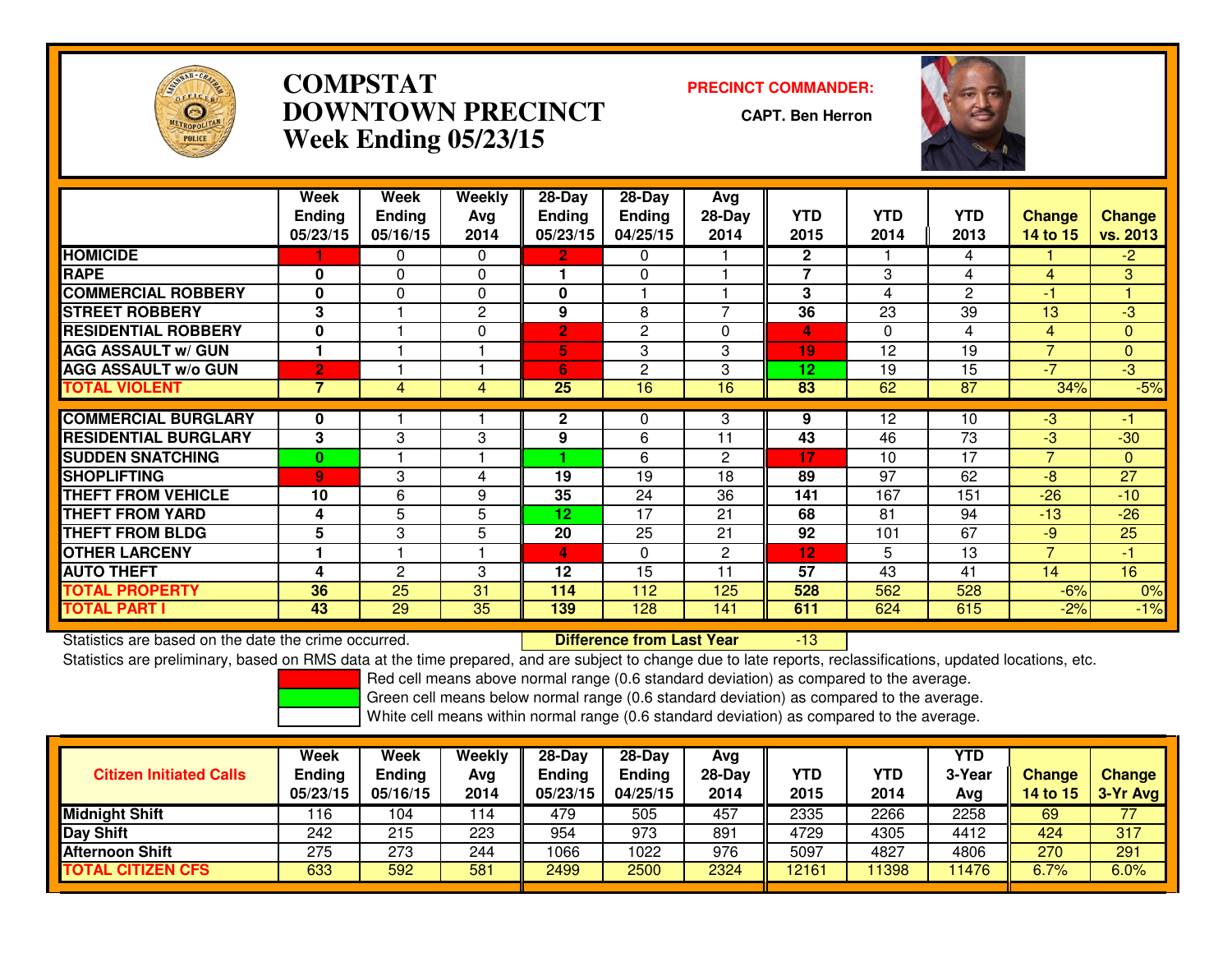

# **COMPSTATCENTRAL PRECINCT Week Ending 05/23/15**

**PRECINCT COMMANDER:**



|                             | Week          | Week          | Weekly         | $28$ -Day    | $28$ -Day      | Avg          |              |                |            |                |                |
|-----------------------------|---------------|---------------|----------------|--------------|----------------|--------------|--------------|----------------|------------|----------------|----------------|
|                             | <b>Ending</b> | <b>Endina</b> | Avg            | Endina       | <b>Ending</b>  | $28-Day$     | <b>YTD</b>   | <b>YTD</b>     | <b>YTD</b> | <b>Change</b>  | <b>Change</b>  |
|                             | 05/23/15      | 05/16/15      | 2014           | 05/23/15     | 04/25/15       | 2014         | 2015         | 2014           | 2013       | 14 to 15       | vs. 2013       |
| <b>HOMICIDE</b>             | 0             | 0             | $\Omega$       |              | 3              |              | 6            | 7              | 3          | $-1$           | 3              |
| <b>RAPE</b>                 |               | $\Omega$      | 0              |              | 0              |              | 5            | 8              | 3          | $-3$           | $\overline{2}$ |
| <b>COMMERCIAL ROBBERY</b>   | $\bf{0}$      |               | $\Omega$       |              | 0              |              | 3            | 8              | 5          | $-5$           | $-2$           |
| <b>STREET ROBBERY</b>       | 3             | 0             | 2              | 8            | 5              | 8            | 33           | 42             | 25         | $-9$           | 8              |
| <b>RESIDENTIAL ROBBERY</b>  | $\bf{0}$      | $\Omega$      | $\Omega$       | 0            | $\overline{2}$ | $\Omega$     | $\mathbf{2}$ | 0              | 3          | $\overline{2}$ | -1             |
| <b>AGG ASSAULT w/ GUN</b>   |               |               | 2              | 4            | 9              | 6            | 34           | 23             | 19         | 11             | 15             |
| <b>AGG ASSAULT w/o GUN</b>  | $\bf{0}$      | 3             |                | 3            | 3              | 3            | 15           | 15             | 26         | $\Omega$       | $-11$          |
| <b>TOTAL VIOLENT</b>        | 5             | 5             | 5              | 18           | 22             | 21           | 98           | 103            | 84         | $-5%$          | 17%            |
| <b>COMMERCIAL BURGLARY</b>  | 3             |               |                |              | $\overline{c}$ | 4            | 30           | 14             | 31         | 16             | -1             |
|                             |               |               |                |              |                |              |              |                |            |                |                |
| <b>RESIDENTIAL BURGLARY</b> | 15            | 10            | 9              | 47           | 17             | 34           | 145          | 176            | 196        | $-31$          | $-51$          |
| <b>SUDDEN SNATCHING</b>     | 0             | 0             | $\Omega$       | 0            |                |              | 5            | 4              | 6          |                | $-1$           |
| <b>SHOPLIFTING</b>          | $\mathbf{2}$  |               | $\overline{2}$ | 6            | 7              | 8            | 36           | 41             | 41         | -5             | -5             |
| <b>THEFT FROM VEHICLE</b>   | 15            | 15            | 9              | 50           | 27             | 36           | 203          | 160            | 166        | 43             | 37             |
| <b>THEFT FROM YARD</b>      | 5             | 6             | 5              | 16           | 18             | 20           | 71           | 62             | 69         | 9              | $\overline{2}$ |
| <b>THEFT FROM BLDG</b>      | 6             | 4             | 4              | 17           | 16             | 18           | 76           | 80             | 82         | $-4$           | $-6$           |
| <b>OTHER LARCENY</b>        | $\bf{0}$      |               |                | $\mathbf{2}$ | 4              | $\mathbf{2}$ | 21           | $\overline{2}$ | 8          | 19             | 13             |
| <b>AUTO THEFT</b>           | 7             | 3             | 4              | 15           | 19             | 17           | 93           | 95             | 66         | $-2$           | 27             |
| <b>TOTAL PROPERTY</b>       | 53            | 41            | 35             | 160          | 111            | 141          | 680          | 634            | 665        | 7%             | 2%             |
| <b>TOTAL PART I</b>         | 58            | 46            | 40             | 178          | 133            | 162          | 778          | 737            | 749        | 6%             | 4%             |

Statistics are based on the date the crime occurred. **Difference from Last Year** 

Statistics are based on the date the crime occurred.<br>Statistics are preliminary, based on RMS data at the time prepared, and are subject to change due to late reports, reclassifications, updated locations, etc.

Red cell means above normal range (0.6 standard deviation) as compared to the average.

Green cell means below normal range (0.6 standard deviation) as compared to the average.

| <b>Citizen Initiated Calls</b> | Week<br><b>Ending</b><br>05/23/15 | Week<br>Ending<br>05/16/15 | Weekly<br>Avg<br>2014 | $28-Dav$<br><b>Ending</b><br>05/23/15 | $28-Day$<br><b>Ending</b><br>04/25/15 | Avg<br>28-Day<br>2014 | YTD<br>2015 | <b>YTD</b><br>2014 | YTD<br>3-Year<br>Avg | <b>Change</b><br>14 to 15 | <b>Change</b><br>3-Yr Avg |
|--------------------------------|-----------------------------------|----------------------------|-----------------------|---------------------------------------|---------------------------------------|-----------------------|-------------|--------------------|----------------------|---------------------------|---------------------------|
| <b>Midnight Shift</b>          | 145                               | 141                        | 116                   | 510                                   | 481                                   | 463                   | 2478        | 2161               | 2234                 | 317                       | 244                       |
| <b>Day Shift</b>               | 282                               | 294                        | 268                   | 151                                   | 1096                                  | 1074                  | 5440        | 5356               | 5085                 | 84                        | 355                       |
| Afternoon Shift                | 309                               | 326                        | 274                   | 1230                                  | 1216                                  | 1098                  | 5846        | 5387               | 5522                 | 459                       | 324                       |
| <b>TOTAL CITIZEN CFS</b>       | 736                               | 761                        | 659                   | 2891                                  | 2793                                  | 2635                  | 13764       | 2904               | 12840                | 6.7%                      | 7.2%                      |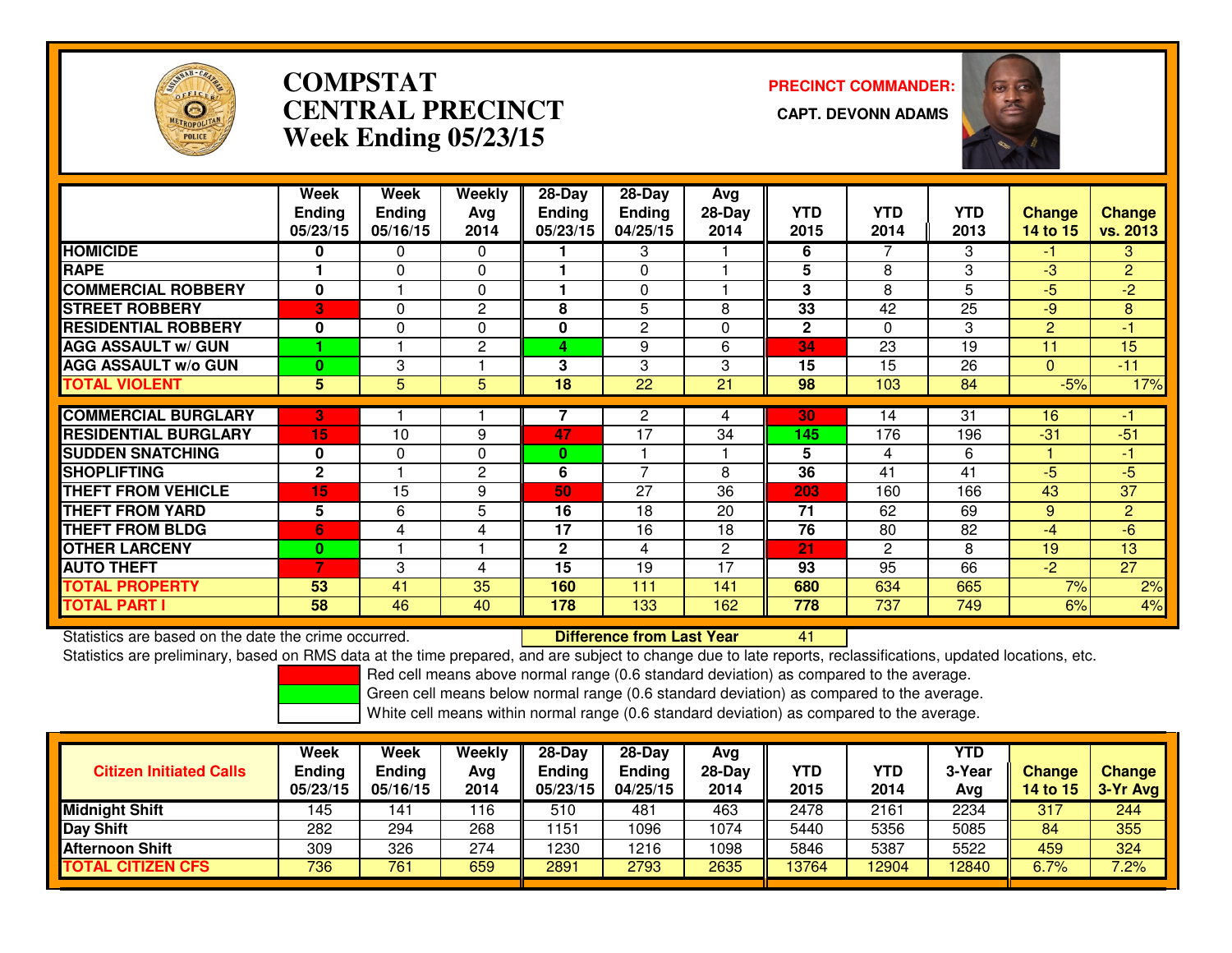

### **COMPSTAT PRECINCT COMMANDER: SOUTHSIDE PRECINCT CAPT. TERRY SHOOPWeek Ending 05/23/15**



|                             | Week<br><b>Ending</b><br>05/23/15 | Week<br><b>Ending</b><br>05/16/15 | Weekly<br>Avg<br>2014 | $28 - Day$<br><b>Endina</b><br>05/23/15 | $28 - Day$<br><b>Ending</b><br>04/25/15 | Avg<br>$28-Dav$<br>2014 | <b>YTD</b><br>2015       | <b>YTD</b><br>2014 | <b>YTD</b><br>2013 | <b>Change</b><br>14 to 15 | <b>Change</b><br>vs. 2013 |
|-----------------------------|-----------------------------------|-----------------------------------|-----------------------|-----------------------------------------|-----------------------------------------|-------------------------|--------------------------|--------------------|--------------------|---------------------------|---------------------------|
| <b>HOMICIDE</b>             | 0                                 | 0                                 | $\Omega$              | 0                                       | 0                                       | 0                       |                          |                    | 2                  | $\Omega$                  | -1.                       |
| <b>RAPE</b>                 | $\bf{0}$                          | $\Omega$                          | $\Omega$              | $\overline{2}$                          | 0                                       |                         | 4                        | 2                  | 2                  | 2                         | $\overline{2}$            |
| <b>COMMERCIAL ROBBERY</b>   | $\mathbf 0$                       | $\Omega$                          |                       | 0                                       | 0                                       | 3                       | 5                        | 8                  | 6                  | -3                        | $-1$                      |
| <b>STREET ROBBERY</b>       | $\mathbf{0}$                      |                                   |                       | 5                                       | 3                                       | 4                       | 17                       | 18                 | 8                  | -1                        | 9                         |
| <b>RESIDENTIAL ROBBERY</b>  | $\mathbf{0}$                      | 0                                 | $\Omega$              | $\bf{0}$                                |                                         |                         | 5                        | 5                  | $\overline{c}$     | $\Omega$                  | $\overline{3}$            |
| <b>AGG ASSAULT w/ GUN</b>   | $\bf{0}$                          |                                   | $\Omega$              | $\overline{2}$                          | $\Omega$                                |                         | 6                        | 3                  | 8                  | 3                         | $-2$                      |
| <b>AGG ASSAULT w/o GUN</b>  |                                   | 0                                 | $\Omega$              | 5                                       |                                         | 2                       | 12                       | 7                  | 17                 | 5.                        | $-5$                      |
| <b>TOTAL VIOLENT</b>        |                                   | 2                                 | 3                     | 14                                      | 5                                       | 11                      | 50                       | 44                 | 45                 | 14%                       | 11%                       |
| <b>COMMERCIAL BURGLARY</b>  |                                   |                                   |                       |                                         |                                         |                         |                          | 15                 |                    |                           |                           |
|                             | $\mathbf{2}$                      | 0                                 |                       | 3                                       | 4                                       | 3                       | 20                       |                    | 26                 | 5                         | $-6$                      |
| <b>RESIDENTIAL BURGLARY</b> | 8                                 | 10                                | 5                     | 29                                      | 24                                      | 18                      | 114                      | 96                 | 152                | 18                        | $-38$                     |
| <b>SUDDEN SNATCHING</b>     | $\bf{0}$                          |                                   | $\Omega$              | 1                                       | 5                                       |                         | $\overline{\phantom{a}}$ | 6                  | 6                  |                           |                           |
| <b>SHOPLIFTING</b>          | 12                                | 10                                | 13                    | 47                                      | 57                                      | 51                      | 277                      | 268                | 258                | 9                         | 19                        |
| <b>THEFT FROM VEHICLE</b>   | 11                                | 7                                 | 7                     | 29                                      | 32                                      | 27                      | 128                      | 111                | 179                | 17                        | $-51$                     |
| <b>THEFT FROM YARD</b>      | $\mathbf{2}$                      |                                   | $\overline{2}$        | 13                                      | 11                                      | 9                       | 48                       | 40                 | 38                 | 8                         | 10                        |
| <b>THEFT FROM BLDG</b>      | $\overline{2}$                    | 6                                 | 4                     | 28                                      | 21                                      | 17                      | 91                       | 69                 | 93                 | 22                        | $-2$                      |
| <b>OTHER LARCENY</b>        |                                   | 0                                 |                       | $\mathbf{2}$                            | 4                                       | $\overline{2}$          | 14                       | $\overline{12}$    | 18                 | $\overline{2}$            | $-4$                      |
| <b>AUTO THEFT</b>           | $\mathbf{2}$                      | $\overline{2}$                    | $\overline{c}$        | 12                                      | 14                                      | 8                       | 73                       | 36                 | 51                 | 37                        | 22                        |
| <b>TOTAL PROPERTY</b>       | 40                                | 37                                | 34                    | 164                                     | 172                                     | 136                     | 772                      | 653                | 821                | 18%                       | $-6%$                     |
| <b>TOTAL PART I</b>         | 41                                | 39                                | 37                    | 178                                     | 177                                     | 148                     | 822                      | 697                | 866                | 18%                       | $-5%$                     |

Statistics are based on the date the crime occurred. **Difference from Last Year** 

<sup>125</sup>

Statistics are preliminary, based on RMS data at the time prepared, and are subject to change due to late reports, reclassifications, updated locations, etc.

Red cell means above normal range (0.6 standard deviation) as compared to the average.

Green cell means below normal range (0.6 standard deviation) as compared to the average.

| <b>Citizen Initiated Calls</b> | Week<br><b>Ending</b><br>05/23/15 | Week<br>Ending<br>05/16/15 | Weekly<br>Avg<br>2014 | $28-Dav$<br><b>Ending</b><br>05/23/15 | $28-Dav$<br><b>Ending</b><br>04/25/15 | Ava<br>28-Dav<br>2014 | YTD<br>2015 | YTD<br>2014 | <b>YTD</b><br>3-Year<br>Ava | <b>Change</b><br>14 to 15 | <b>Change</b><br>3-Yr Avg |
|--------------------------------|-----------------------------------|----------------------------|-----------------------|---------------------------------------|---------------------------------------|-----------------------|-------------|-------------|-----------------------------|---------------------------|---------------------------|
| <b>Midnight Shift</b>          | 96                                | 104                        | 91                    | 418                                   | 382                                   | 363                   | 2016        | 774         | 1813                        | 242                       | 203                       |
| Day Shift                      | 315                               | 245                        | 259                   | 126                                   | 1098                                  | 1038                  | 5567        | 5061        | 5085                        | 506                       | 482                       |
| <b>Afternoon Shift</b>         | 312                               | 285                        | 259                   | 140                                   | 1022                                  | 1034                  | 5402        | 4962        | 5046                        | 440                       | 356                       |
| <b>TOTAL CITIZEN CFS</b>       | 723                               | 634                        | 609                   | 2684                                  | 2502                                  | 2435                  | 12985       | 1797        | 11944                       | 10.1%                     | 8.7%                      |